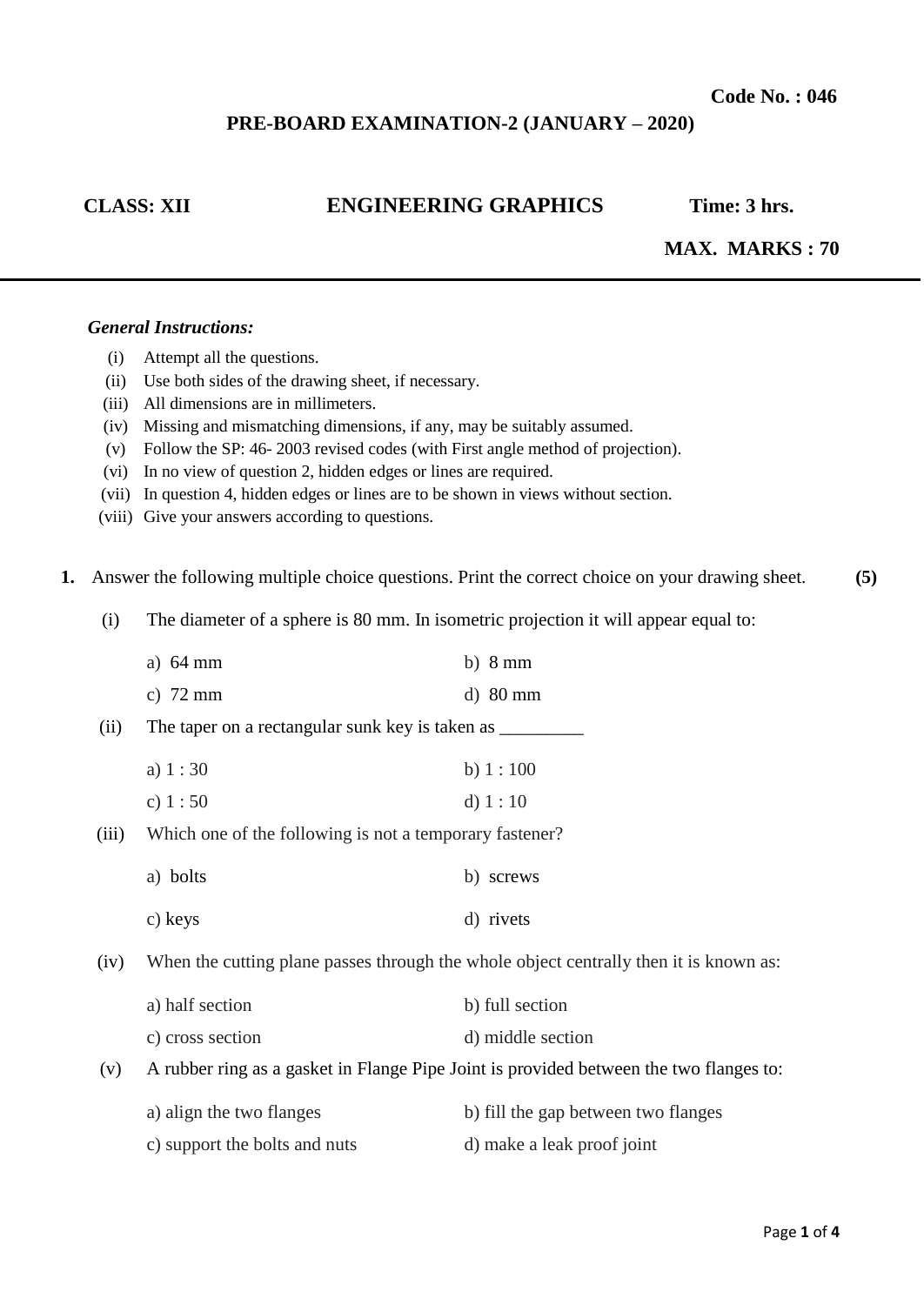- **2.** (i) Construct an isometric scale. **(4)**
	- (ii) Draw the isometric projection of an inverted hexagonal pyramid of base edge 30 mm and height of 60 mm keeping two of its base side parallel to the V.P. Draw the axis and indicate the direction of viewing. Give all dimensions. **(7)**
	- (iii) A cube of 50 mm edges rests on its base on H.P., with two of its faces parallel to V.P. A hexagonal pyramid of base side 25 mm and height 45 mm, with two of its base sides parallel to V.P., is resting centrally on the top face of the cube, with its hexagonal face on top parallel to H.P. and their common axis vertical. Draw its isometric projection. Show the axis of each solid and indicate the direction of viewing. Give all dimensions. **(13)**
- **3.** (i) Draw to scale 1 : 1 the standard profile of a **Square thread** and a **Knuckle thread**, taking enlarged pitch as 40 mm for each. Give standard dimensions. **(8)**

## **OR**

Draw to scale 1 : 1, the front view and top view of a **T-headed Bolt** of size M20, keeping its axis perpendicular to H.P. Give standard dimensions.

(ii) Sketch freehand, the front view and left-hand side view of a **Collar Stud** with diameter M20, keeping the axis parallel to H.P. and V.P. Give all the standard dimensions. **(5)**

### **OR**

Sketch freehand, the front view and left-hand side view of a **60<sup>0</sup>Countersunk flat head rivet** of diameter 25 mm, keeping its axis parallel to H.P. and V.P. Give all the standard dimensions.

**4.** The figure below shows the front view and side view of the assembly of an **Open Bearing**. Disassemble its parts correctly, keeping them in same position, with respect to H.P. and V.P., and then draw to scale  $1:1$ , the following:

| (a) Front view left half in section of the body and its top view.                        | (14) |
|------------------------------------------------------------------------------------------|------|
| (b) Front view of the bush, showing right half in section and its top view.              | (8)  |
| Print title of both and scale used. Draw projection symbol. Give 8 important dimensions. | (6)  |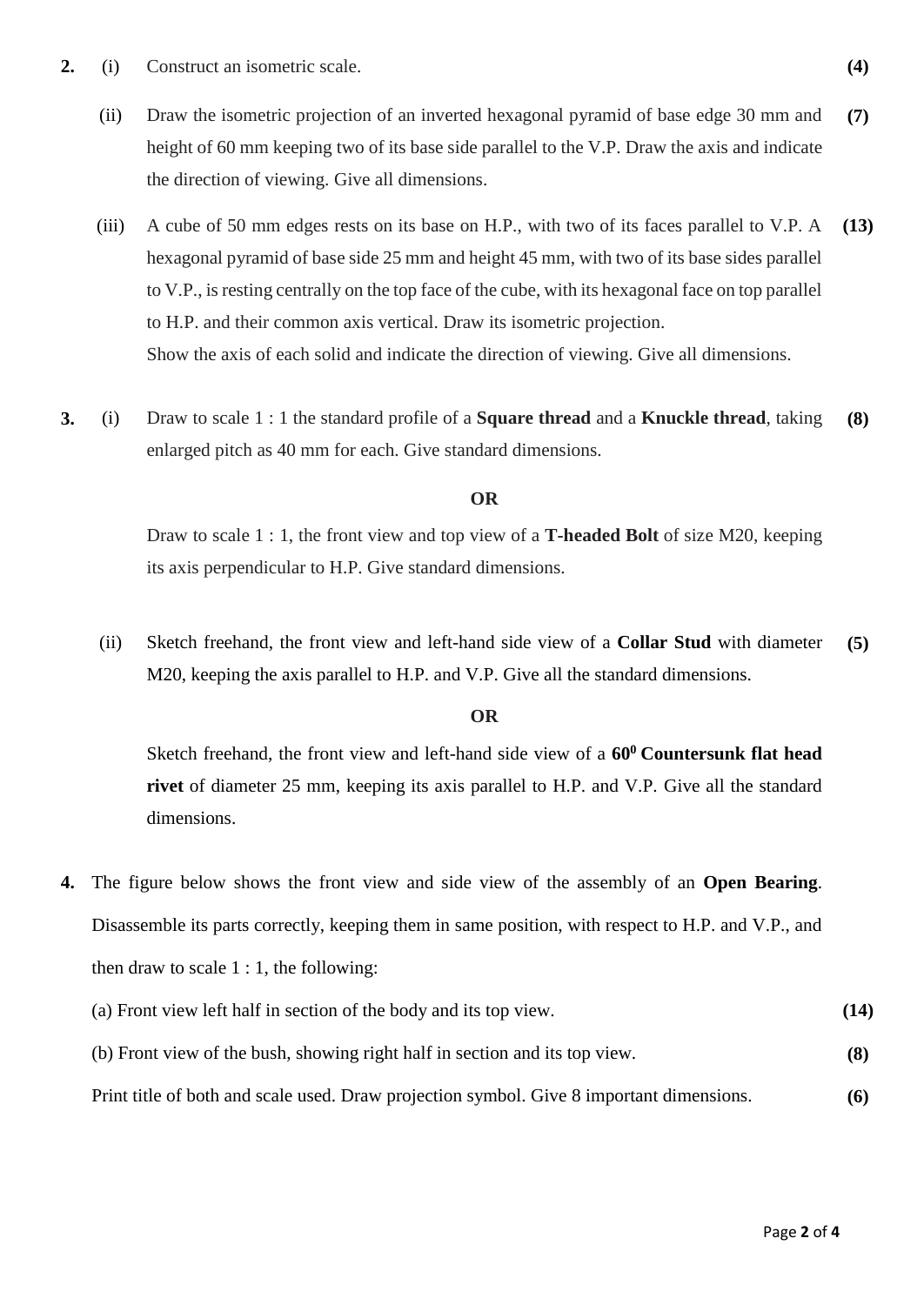



The figure shows the details of the parts of a **Turnbuckle**. Inserting 50 mm length of each of one of the threaded ends of the roads A and B, assemble these parts correctly and draw the following views to a scale full size:

(a) Sectional front view, bottom half in section. **(14)**